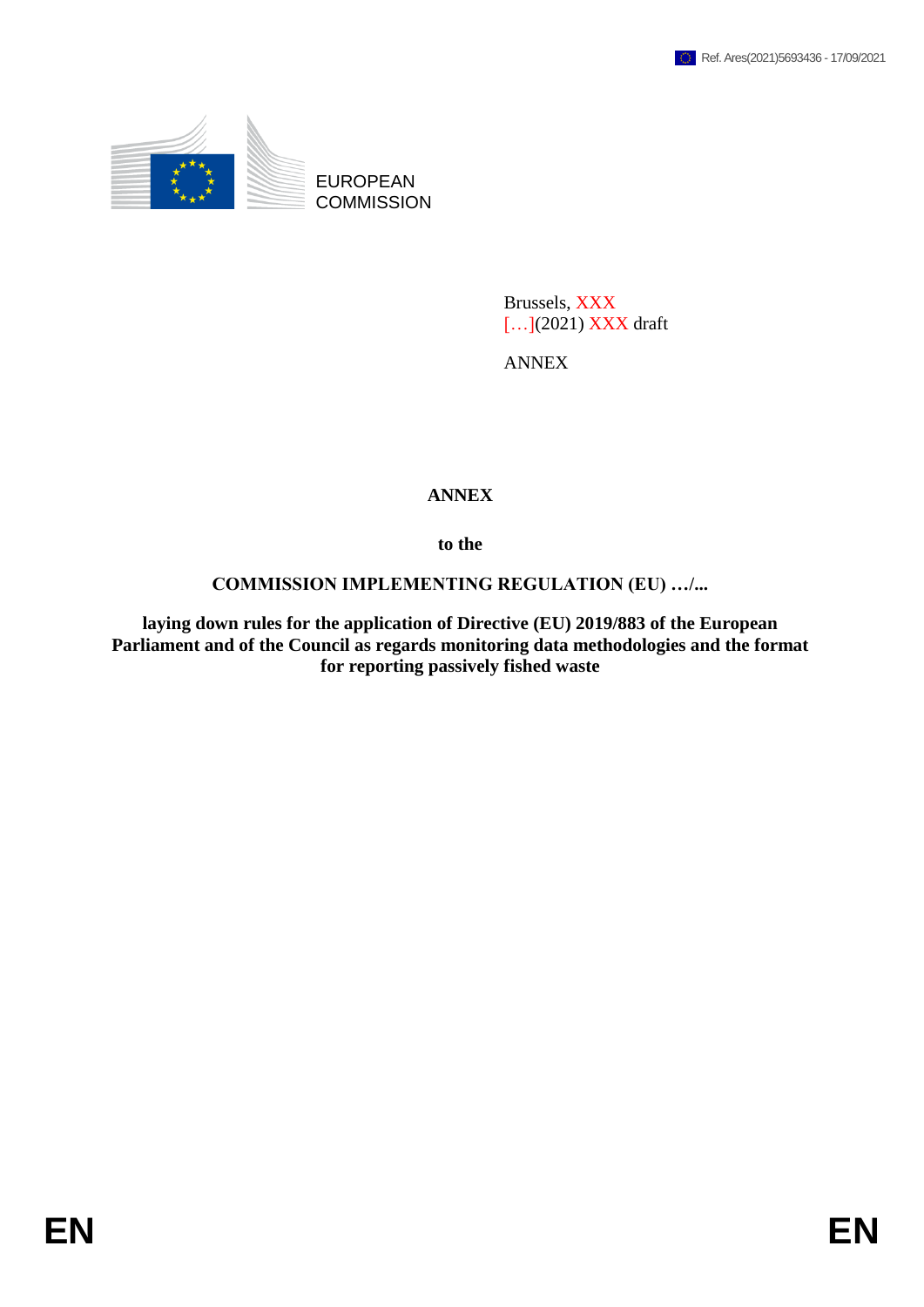## **ANNEX**

| Level 1 | Plastic           | Metal          | Rubber            | Wood              | Textiles       | Other waste     |
|---------|-------------------|----------------|-------------------|-------------------|----------------|-----------------|
| Level 2 | $\bullet$ Nets    | · Oil drums    | • Gloves          | $\bullet$ Fishing | $\bullet$ Rope | $\bullet$ Glass |
|         | • Buoys           | $\bullet$ Wire | $\bullet$ Tyres & | pots              | • Clothing     | • Medical       |
|         | • Fish boxes      | • Paint tins   | belts             | • Crates          | & shoes        | waste           |
|         | $\cdot$ Rope/cord | • Oil filters  | • Boots           | • Pallets         | • Other        | • Sanitary      |
|         | • Bottles         | • Other        | • Other           | • Other           | items          | waste           |
|         | • Packaging       | items          | items             | items             |                | • Other         |
|         | • Strapping       |                |                   |                   |                | items           |
|         | <b>Bands</b>      |                |                   |                   |                |                 |
|         | • Foam            |                |                   |                   |                |                 |
|         | • Jerry cans      |                |                   |                   |                |                 |
|         | • Oil drums       |                |                   |                   |                |                 |
|         | • Fibreglass      |                |                   |                   |                |                 |
|         | • Fertilizer      |                |                   |                   |                |                 |
|         | and animal        |                |                   |                   |                |                 |
|         | feed bags         |                |                   |                   |                |                 |
|         | • Other large     |                |                   |                   |                |                 |
|         | items             |                |                   |                   |                |                 |

Table 1: Passively fished waste components

Table 2: Mandatory and voluntary elements of the reporting

| <b>Mandatory</b><br>or voluntary                      | <b>Description</b>                                                                                                         | Corresponding<br>cells in Table 3 to<br>be reported |  |  |  |
|-------------------------------------------------------|----------------------------------------------------------------------------------------------------------------------------|-----------------------------------------------------|--|--|--|
| Mandatory                                             | Total mass and total volume of all passively<br>fished waste.                                                              | Cells in columns 1<br>and 4 of row 1<br>(bold font) |  |  |  |
| Voluntary                                             | Mass and volume of passively fished wasted<br>aggregated by its origin: ALDFG* and other<br>marine litter.                 | All cells in row 1                                  |  |  |  |
| Voluntary                                             | Mass and volume of passively fished waste<br>aggregated by type of material (plastics, metals,<br>rubber and other waste). | All cells in<br>columns 1 and 4                     |  |  |  |
| Voluntary                                             | Mass and volume of passively fished wasted<br>aggregated by origin and type of material                                    | All cells in Table 3                                |  |  |  |
| * Abandoned, lost or otherwise discarded fishing gear |                                                                                                                            |                                                     |  |  |  |